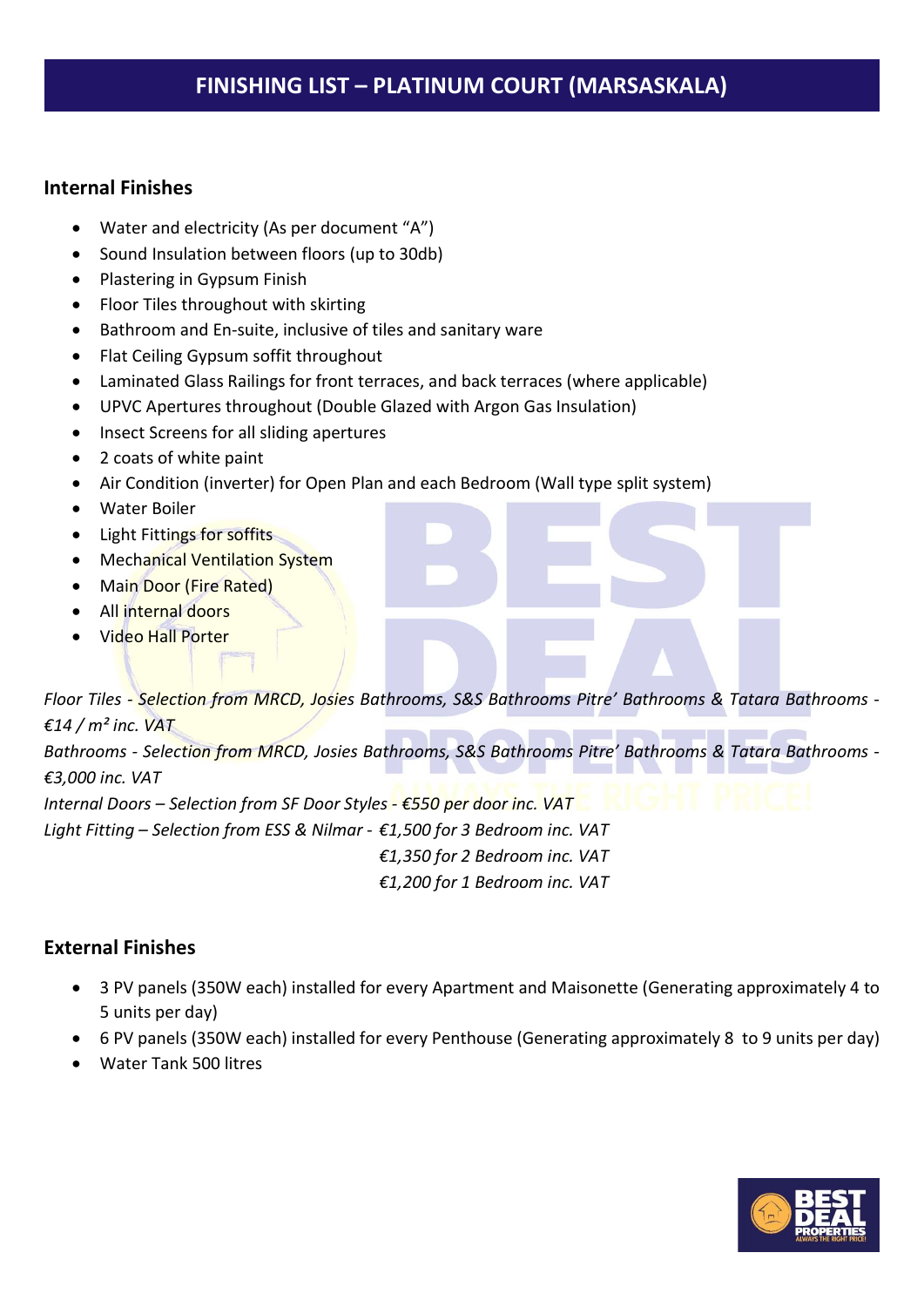## FINISHING LIST – PLATINUM COURT (MARSASKALA)

#### Common Parts Finishes

- **•** Insulated Façade
- Passenger lift
- Rendered Façade
- Top roof of Penthouse insulated with 2 inch foam
- Common stairs in marble or equivalent material
- Letter Boxes
- Outdoor lighting
- Automated Lights in common entrance and stairs

### Shafts

- Rendering and 2 coats of paint
- Required pipework for all services

### Private Lock Up Garages

- Automated Front Common Door
- Lights with timer in common area
- **•** Garage internally plastered and painted
- 4 leaf galvanized door
- 1 Water bib tap
- 1 Double pole switch for electrical garage door
- 1 Double socket outlet
- 1 Light point controlled by 1 switch
- Mechanical Ventilation System

#### **Notes**

- Application and installation costs for Water and Electricity Meters NOT Included
- Vendor will supply an Energy Performance Certificate (EPC) upon Contract
- Electrical Plan layout should be provided by the client, only if he/she will not work with the one provided by our interior designer.